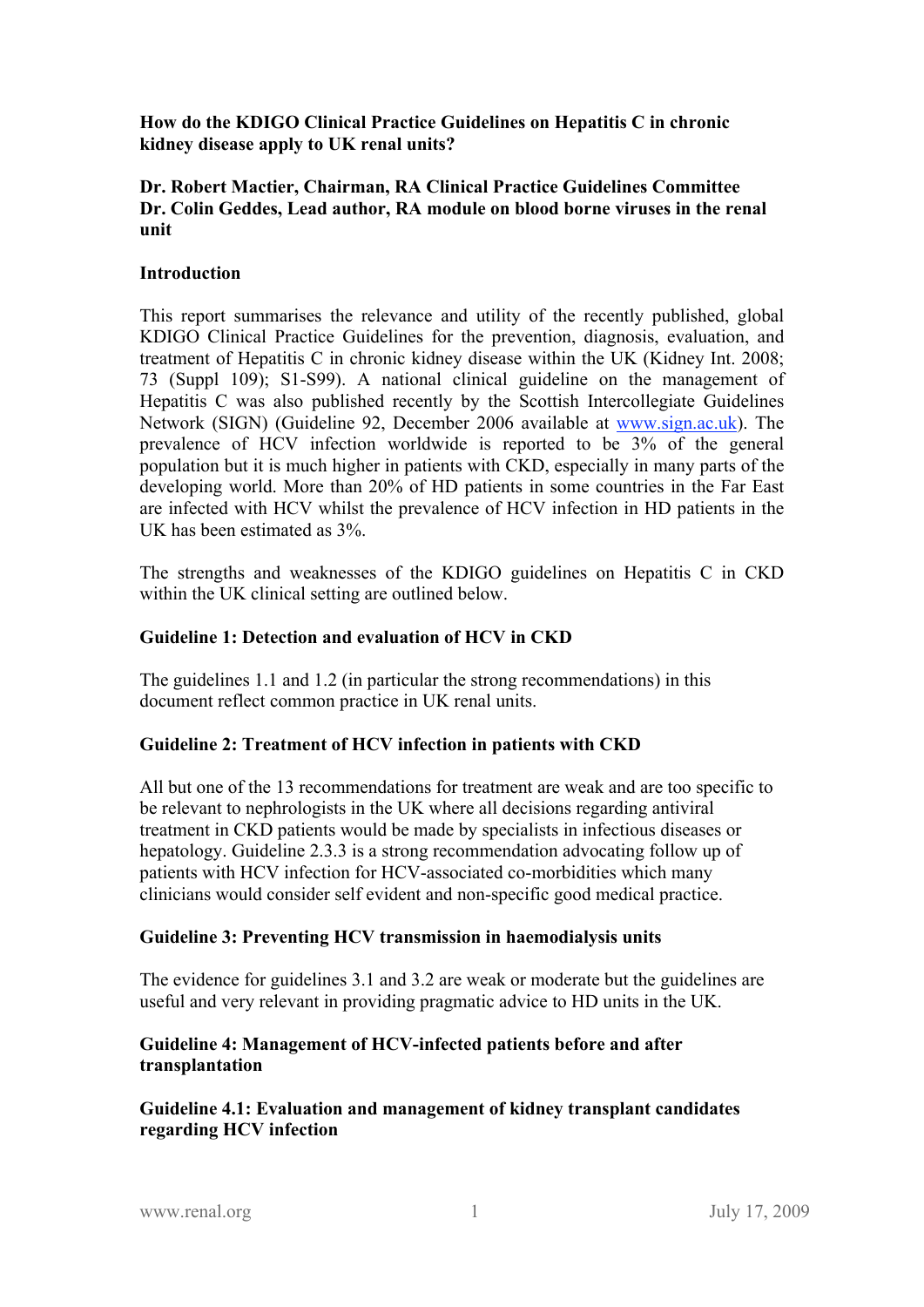The strong (4.1.1) and moderate (4.1.2) recommendations on evaluation of the potential transplant recipient for HCV infection are routine practice in the UK. The 4 weak recommendations  $(4.1.3 - 4.1.6)$  which consider investigation and treatment of patients with evidence of liver disease are more relevant to hepatologists than nephrologists. Routine application of these weak recommendations may delay patients getting on the deceased donor waiting register for a renal transplant, which is an important consideration for most patients and nephrologists.

# **Guideline 4.2: Use of Kidneys from HCV-infected donors**

This guideline is current practice in the UK

## **Guidelines 4.3 and 4.4**

All of the individual 6 recommendations are weak and add very little to intuitive good medical practice in renal transplantation.

## **Guideline 5: Diagnosis and management of kidney disease associated with HCV infection**

The guidelines  $5.1 - 5.3$  are weak recommendations but reflect good medical practice in the investigation of CKD in HCV-infected patients in the UK. Emphasis should be placed on restricting the investigation of HCV-infected patients to the subgroup of patients with evidence of clinically significant renal disease.

# **Omitted Guidelines:**

The KDIGO Clinical Practice Guidelines for the prevention, diagnosis, evaluation, and treatment of Hepatitis C in chronic kidney disease are described in great detail over 107 pages but several issues have not been addressed as specific guidance for the renal multidisciplinary community. The Renal Association would envisage including further guidance on the following issues in clinical practice guidelines for the UK:

1. **There is no guidance on the need for testing of healthcare workers in renal units for HCV infection.** It is important that healthcare workers who are HCV RNA positive should not perform invasive (exposure prone) procedures. Conversely members of clinical staff in the UK have developed HCV-infection from a needlestick injury.

## **2. There is no guidance that patients with HCV infection should be referred promptly to specialist care.**

3. **There is no specific guideline or recommendation re the cleaning and disinfection of the HD machine between patient treatments** although Guideline 3.1 recommends that HCV-infected patients do not need to be isolated nor do they need to use a dedicated machine**.** Table 19 on page 48 describes the hygienic precautions required for HD machines used for HCV-infected patients and this could be incorporated into a recommendation within the guidelines.